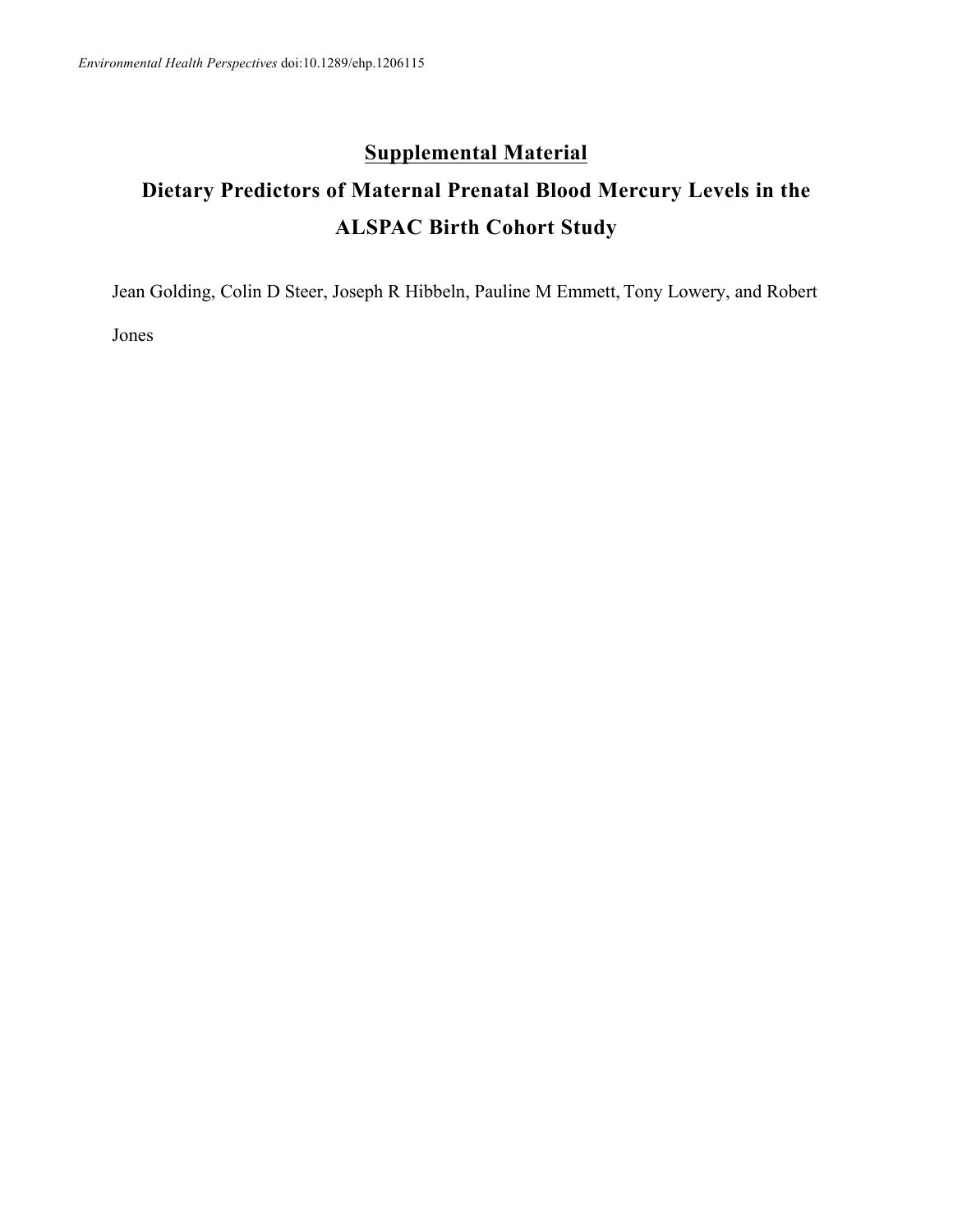Supplemental Material Table S1: Unadjusted relationship between mean total blood mercury and dietary intake dichotomized as (a) consumers and non-consumers and (b) treated as a linear relationship of frequency of consumption

|                                 |      | Do not consume | Consume        |            | Difference | Linear association |              |
|---------------------------------|------|----------------|----------------|------------|------------|--------------------|--------------|
|                                 | n    | Mean (SD)      | Mean (SD)<br>n |            | ${\bf P}$  | $R^2$ (%)          | $\mathbf{P}$ |
| (i)Positive linear associations |      |                |                |            |            |                    |              |
| (P<0.05)<br>Oily fish           | 1493 | 1.75(0.95)     | 2016           | 2.38(1.12) | < 0.0001   | 5.19               | < 0.0001     |
| White fish                      | 651  |                |                |            | < 0.0001   | 3.48               | < 0.0001     |
| Herbal tea                      | 2803 | 1.63(1.02)     | 2858<br>454    | 2.22(1.08) | < 0.0001   | 2.96               | < 0.0001     |
|                                 |      | 2.01(1.03)     |                | 2.51(1.24) |            |                    |              |
| Alcohol (pre-pregnancy)         | 293  | 1.81(1.05)     | 3456           | 2.11(1.09) | < 0.0001   | 2.63               | < 0.0001     |
| Boiled rice                     | 834  | 1.85(1.01)     | 2675           | 2.19(1.10) | < 0.0001   | 2.20               | < 0.0001     |
| Fresh fruit                     | 84   | 1.80(0.91)     | 3429           | 2.12(1.10) | 0.0079     | 2.11               | < 0.0001     |
| Sunflower oil for frying        | 1465 | 1.94(1.05)     | 2032           | 2.24(1.11) | < 0.0001   | 1.91               | < 0.0001     |
| Pasta                           | 697  | 1.88(1.06)     | 2812           | 2.17(1.09) | < 0.0001   | 1.67               | < 0.0001     |
| Pure fruit juice                | 782  | 1.93(1.06)     | 2731           | 2.16(1.10) | < 0.0001   | 1.67               | < 0.0001     |
| Health foods                    | 3029 | 2.05(1.05)     | 279            | 2.57(1.27) | < 0.0001   | 1.55               | < 0.0001     |
| Brown/granary bread             | 1997 | 2.00(1.07)     | 1509           | 2.26(1.10) | < 0.0001   | 1.35               | < 0.0001     |
| Pulses                          | 2605 | 2.02(1.04)     | 908            | 2.36(1.20) | < 0.0001   | 1.15               | < 0.0001     |
| Shellfish                       | 2802 | 2.02(1.05)     | 707            | 2.48(1.16) | < 0.0001   | 1.08               | < 0.0001     |
| Bran cereals                    | 1106 | 1.98(1.09)     | 2407           | 2.17(1.09) | < 0.0001   | 0.93               | < 0.0001     |
| Whole meal/wheat bread          | 1754 | 2.01(1.05)     | 1752           | 2.21(1.12) | < 0.0001   | 0.91               | < 0.0001     |
| Salad                           | 350  | 1.80(0.97)     | 3163           | 2.15(1.10) | < 0.0001   | 0.89               | < 0.0001     |
| Semi-skimmed milk               | 1232 | 1.99(1.11)     | 2287           | 2.17(1.08) | < 0.0001   | 0.79               | < 0.0001     |
| Cheese                          | 208  | 1.88(1.20)     | 3301           | 2.13(1.08) | 0.0014     | 0.71               | < 0.0001     |
| Crisp breads                    | 2382 | 2.07(1.08)     | 1131           | 2.20(1.12) | 0.0009     | 0.62               | < 0.0001     |
| Olive oil or similar on bread   | 3159 | 2.09(1.06)     | 338            | 2.34(1.35) | 0.0001     | 0.47               | < 0.0001     |
| Organic meat                    | 2951 | 2.08(1.05)     | 568            | 2.29(1.27) | < 0.0001   | 0.42               | 0.0001       |
| <b>Nuts</b>                     | 2364 | 2.04(1.04)     | 1149           | 2.26(1.18) | < 0.0001   | 0.42               | 0.0001       |
| Other green vegetables          | 255  | 1.79(1.13)     | 3258           | 2.14(1.09) | < 0.0001   | 0.38               | 0.0002       |
| Organic vegetables              | 2406 | 2.05(1.01)     | 1113           | 2.23(1.24) | < 0.0001   | 0.36               | 0.0004       |
| Poultry                         | 368  | 1.99(1.28)     | 3141           | 2.12(1.07) | 0.0308     | 0.31               | 0.0010       |
| Polyunsat. margarine on bread   | 1710 | 2.05(1.09)     | 1787           | 2.17(1.09) | 0.0017     | 0.30               | 0.0011       |
| Other fat for frying            | 3453 | 2.11(1.09)     | 44             | 2.63(1.29) | 0.0016     | 0.28               | 0.0015       |
| Green leafy vegetables          | 334  | 1.89(0.94)     | 3179           | 2.13(1.10) | 0.0001     | 0.28               | 0.0016       |
| Polyunsat. marg. for frying     | 3017 | 2.09(1.08)     | 480            | 2.25(1.14) | 0.0024     | 0.27               | 0.0020       |
| Other organic food              | 3377 | 2.10(1.09)     | 142            | 2.39(1.08) | 0.0015     | 0.26               | 0.0024       |
| Goats' or sheep's milk          | 3482 | 2.10(1.08)     | 37             | 2.73(1.55) | 0.0005     | 0.24               | 0.0035       |
| Decaffeinated coffee            | 2610 | 2.08(1.07)     | 766            | 2.25(1.16) | 0.0002     | 0.24               | 0.0037       |
| 'Real' coffee (not instant)     | 2902 | 2.09(1.06)     | 320            | 2.37(1.34) | < 0.0001   | 0.21               | 0.0071       |
| Oat cereals                     | 1525 | 2.06(1.08)     | 1988           | 2.15(1.10) | 0.0180     | 0.20               | 0.0086       |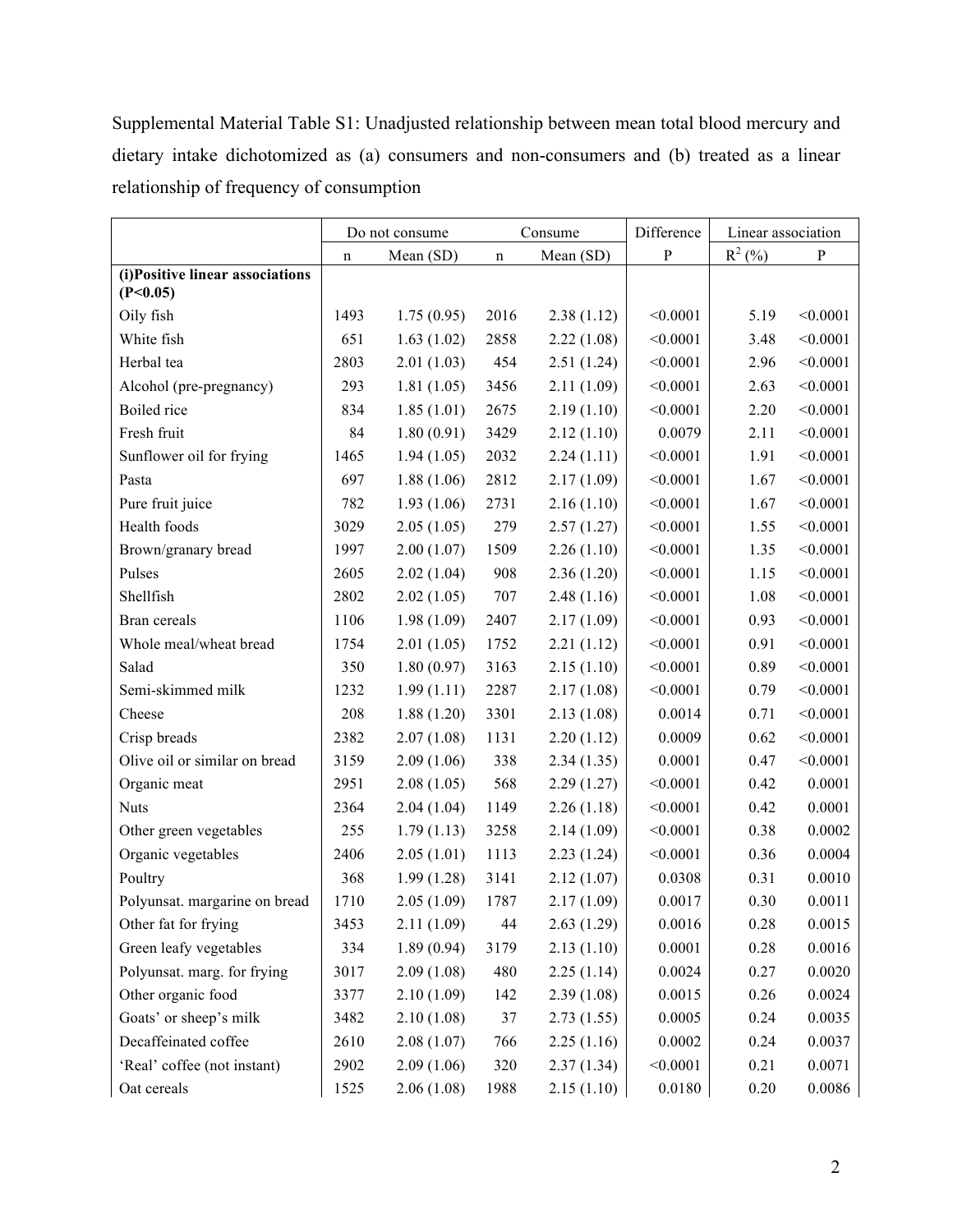|                                                 |             | Do not consume | Consume      |                          | Difference       | Linear association |                  |
|-------------------------------------------------|-------------|----------------|--------------|--------------------------|------------------|--------------------|------------------|
|                                                 | $\mathbf n$ | Mean (SD)      | n            | Mean (SD)                | P                | $R^2$ (%)          | P                |
| Skimmed milk                                    | 2804        | 2.08(1.09)     | 715          | 2.22(1.10)               | 0.0036           | 0.19               | 0.0089           |
| Coffee                                          | 1657        | 2.13(1.13)     | 1833         | 2.09(1.05)               | 0.2875           | 0.18               | 0.0111           |
| Other root vegetables                           | 1300        | 1.98(0.99)     | 2213         | 2.19(1.14)               | < 0.0001         | 0.17               | 0.0136           |
| Organic fruit                                   | 2572        | 2.07(1.02)     | 947          | 2.21(1.25)               | 0.0006           | 0.14               | 0.0268           |
| Butter on bread                                 | 2374        | 2.09(1.07)     | 1123         | 2.17(1.15)               | 0.0377           | 0.13               | 0.0302           |
| Soya milk                                       | 3453        | 2.10(1.08)     | 66           | 2.43(1.64)               | 0.0176           | 0.12               | 0.0404           |
| Decaffeinated tea                               | 3167        | 2.10(1.08)     | 211          | 2.41(1.30)               | 0.0001           | 0.11               | 0.0460           |
| Eggs or quiche                                  | 493         | 1.93(1.01)     | 3016         | 2.14(1.10)               | 0.0001           | 0.11               | 0.0481           |
| (ii) Non significant $(P>0.05)$                 |             |                |              |                          |                  |                    |                  |
| linear associations<br>Milk on breakfast cereal | 213         |                | 3306         |                          | 0.0547           | 0.09               |                  |
|                                                 | 1984        | 1.97(0.96)     |              | 2.12(1.10)               |                  |                    | 0.0758           |
| Fat on meat                                     | 3357        | 2.07(1.07)     | 1524<br>140  | 2.16(1.12)<br>1.95(1.06) | 0.0287<br>0.0748 | 0.09<br>0.09       | 0.0769<br>0.0790 |
| Other vegetable oil on bread<br>Bean curd       | 3406        | 2.12(1.09)     | 107          |                          | < 0.0001         | 0.08               | 0.0844           |
| Other milk                                      | 3449        | 2.10(1.07)     | 70           | 2.60(1.49)               | 0.0092           | 0.08               | 0.0851           |
| Decaffeinated cola                              | 2654        | 2.10(1.09)     | 449          | 2.45(1.16)<br>2.08(1.07) | 0.5894           | 0.07               | 0.1188           |
|                                                 | 351         | 2.11(1.07)     | 3162         |                          |                  | 0.07               |                  |
| <b>Biscuits</b><br>Meat                         | 347         | 2.16(1.18)     |              | 2.10(1.08)               | 0.3279<br>0.2683 | 0.06               | 0.1304<br>0.1371 |
| Milk in tea                                     | 527         | 2.17(1.31)     | 3162         | 2.10(1.07)               | 0.2226           | 0.06               | 0.1413           |
|                                                 |             | 2.16(1.13)     | 2992         | 2.10(1.08)               |                  |                    |                  |
| Chocolates                                      | 893         | 2.14(1.13)     | 2620<br>3240 | 2.10(1.08)               | 0.4051<br>0.0995 | 0.05               | 0.1644           |
| Carrots<br>Slices of bread                      | 273         | 2.01(1.21)     |              | 2.12(1.08)               |                  | 0.05               | 0.1682<br>0.2022 |
| Cakes or buns                                   | 333<br>517  | 2.02(1.03)     | 3172<br>2996 | 2.12(1.10)<br>2.12(1.07) | 0.0992<br>0.2910 | 0.05<br>0.04       | 0.2265           |
|                                                 |             | 2.06(1.20)     |              |                          | 0.2503           | 0.04               | 0.2574           |
| Low fat spread for frying                       | 3429        | 2.11(1.09)     | 68           | 1.96(1.04)               |                  |                    |                  |
| Diet soft drinks<br>Offal                       | 1118        | 2.09(1.12)     | 2387         | 2.12(1.08)               | 0.4278           | 0.03               | 0.2691           |
|                                                 | 3139        | 2.12(1.11)     | 370          | 2.05(0.92)               | 0.2597           | 0.03               | 0.2923           |
| Sterilized milk                                 | 3369        | 2.11(1.10)     | 150          | 2.10(1.00)               | 0.9271           | 0.03               | 0.2936           |
| Tahini (sesame seed paste)                      | 3408        | 2.10(1.08)     | 105          | 2.43(1.30)               | 0.0020           | 0.03               | 0.3292           |
| Pizza                                           | 1506        | 2.09(1.10)     | 2003         | 2.12(1.09)               | 0.4400           | 0.03               | 0.3303           |
| Chapattis                                       | 3441        | 2.11(1.09)     | 65           | 2.22(1.40)               | 0.3950           | 0.02               | 0.3924           |
| Milky drink                                     | 1222        | 2.08(1.08)     | 2297         | 2.13(1.10)               | 0.2251           | 0.02               | 0.3943           |
| Soya meat substitutes                           | 3236        | 2.09(1.07)     | 277          | 2.30(1.32)               | 0.0033           | 0.01               | 0.5101           |
| Boiled or baked potatoes                        | 108         | 2.04(1.45)     | 3401         | 2.11(1.08)               | 0.4809           | 0.01               | 0.5250           |
| Tinned fruit juice                              | 2851        | 2.12(1.11)     | 662          | 2.06(0.99)               | 0.2319           | 0.01               | 0.5534           |
| Dried milk                                      | 3132        | 2.11(1.09)     | 387          | 2.09(1.08)               | 0.7194           | 0.01               | 0.5628           |
| Other fat on bread                              | 3447        | 2.11(1.09)     | 50           | 2.20(1.21)               | 0.5760           | $0.01\,$           | 0.5649           |
| Hard/soft margarine for frying                  | 3347        | 2.11(1.10)     | 150          | 2.06(1.02)               | 0.5483           | 0.01               | 0.5665           |
| Low fat spread on bread                         | 2420        | 2.11(1.12)     | 1077         | 2.12(1.03)               | 0.8530           | 0.002              | 0.7853           |
| Milk in coffee                                  | 811         | 2.09(1.16)     | 2708         | 2.11(1.07)               | 0.6132           | 0.001              | 0.8462           |
| Peas, sweet corn or similar                     | 276         | 1.82(1.13)     | 3237         | 2.14(1.09)               | < 0.0001         | 0.001              | 0.8728           |
| Bread with fat                                  | 212         | 1.98(1.14)     | 3083         | 2.12(1.08)               | 0.0558           | 0.001              | 0.8742           |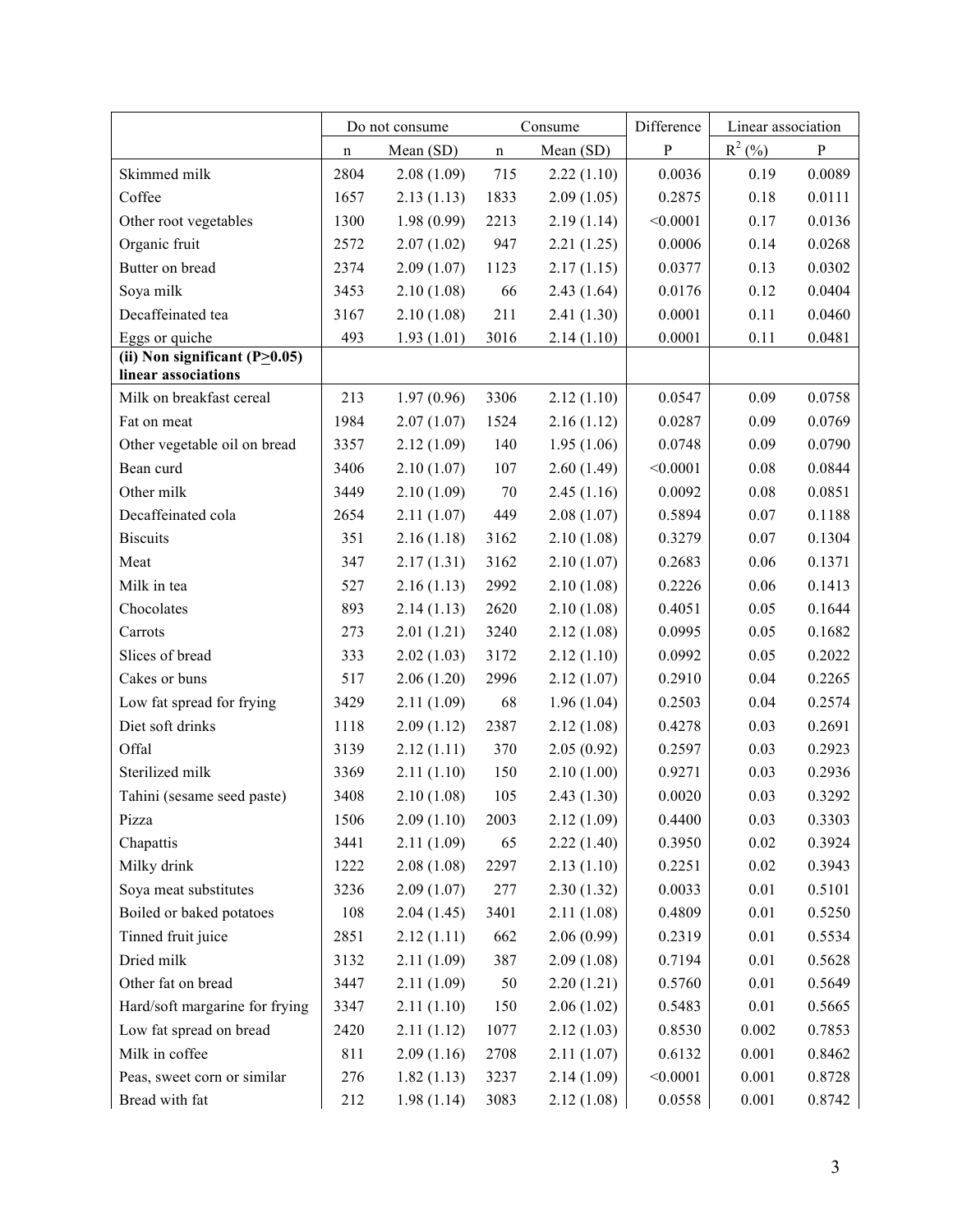|                                                 |             | Do not consume | Consume     |            | Difference   | Linear association |              |
|-------------------------------------------------|-------------|----------------|-------------|------------|--------------|--------------------|--------------|
|                                                 | $\mathbf n$ | Mean (SD)      | $\mathbf n$ | Mean (SD)  | $\mathbf{P}$ | $R^2$ (%)          | $\, {\bf P}$ |
| Pudding                                         | 931         | 2.11(1.16)     | 2582        | 2.11(1.07) | 0.9091       | 0.001              | 0.8859       |
| <b>Bread</b>                                    | 73          | 2.10(1.00)     | 3433        | 2.11(1.09) | 0.9167       | 0.0003             | 0.9201       |
| Takeaways                                       | 1092        | 2.05(1.07)     | 2415        | 2.14(1.10) | 0.0185       | 0.0001             | 0.9509       |
| (iii) Negative linear<br>association $(P<0.05)$ |             |                |             |            |              |                    |              |
| White bread                                     | 1453        | 2.34(1.15)     | 2053        | 1.95(1.02) | < 0.0001     | 3.15               | < 0.0001     |
| Chips                                           | 679         | 2.44(1.28)     | 2830        | 2.03(1.03) | < 0.0001     | 2.51               | < 0.0001     |
| Roast potatoes                                  | 1067        | 2.30(1.16)     | 2442        | 2.03(1.05) | < 0.0001     | 1.73               | < 0.0001     |
| Sugar in tea                                    | 2621        | 2.18(1.09)     | 897         | 1.92(1.09) | < 0.0001     | 1.59               | < 0.0001     |
| Meat pies or pasties                            | 1580        | 2.25(1.16)     | 1929        | 2.00(1.02) | < 0.0001     | 1.36               | < 0.0001     |
| Sausages or burgers                             | 1398        | 2.27(1.24)     | 2111        | 2.00(0.97) | < 0.0001     | 1.22               | < 0.0001     |
| Sugar in coffee                                 | 2580        | 2.16(1.10)     | 938         | 1.96(1.06) | < 0.0001     | 1.11               | < 0.0001     |
| Full fat milk                                   | 1434        | 2.20(1.11)     | 2085        | 2.05(1.07) | < 0.0001     | 0.75               | < 0.0001     |
| Caffeine                                        | 212         | 2.35(1.21)     | 3210        | 2.10(1.09) | 0.0015       | 0.69               | < 0.0001     |
| <b>Baked</b> beans                              | 582         | 2.19(1.18)     | 2931        | 2.10(1.07) | 0.0710       | 0.69               | < 0.0001     |
| Hard/soft margarine on bread                    | 2948        | 2.15(1.11)     | 549         | 1.90(1.00) | < 0.0001     | 0.66               | < 0.0001     |
| Cola                                            | 2078        | 2.22(1.11)     | 1382        | 1.95(1.05) | < 0.0001     | 0.65               | < 0.0001     |
| Crisps                                          | 796         | 2.24(1.16)     | 2713        | 2.07(1.07) | 0.0002       | 0.59               | < 0.0001     |
| Milk to drink on its own                        | 1012        | 2.19(1.06)     | 2507        | 2.08(1.10) | 0.0043       | 0.55               | < 0.0001     |
| Tea                                             | 623         | 2.13(1.11)     | 2861        | 2.11(1.09) | 0.6660       | 0.53               | < 0.0001     |
| Butter for frying                               | 2703        | 2.16(1.08)     | 794         | 1.97(1.12) | < 0.0001     | 0.51               | < 0.0001     |
| Other vegetable oil for frying                  | 2402        | 2.16(1.11)     | 1095        | 2.00(1.05) | 0.0001       | 0.41               | 0.0001       |
| Fried food                                      | 1750        | 2.20(1.12)     | 1759        | 2.02(1.06) | < 0.0001     | 0.40               | 0.0002       |
| Chocolate bars                                  | 608         | 2.23(1.21)     | 2905        | 2.09(1.07) | 0.0044       | 0.40               | 0.0002       |
| Milk as pudding                                 | 1152        | 2.15(1.18)     | 2367        | 2.09(1.05) | 0.1008       | 0.36               | 0.0004       |
| Other cereals                                   | 1113        | 2.24(1.16)     | 2400        | 2.05(1.05) | < 0.0001     | 0.31               | 0.0010       |
| <b>Sweets</b>                                   | 1451        | 2.17(1.09)     | 2062        | 2.07(1.09) | 0.0037       | 0.19               | 0.0088       |

 N.B. Only 98 of the 103 variables are listed above. The five exclusions concerned continuous and categorical versions of the same data relating to specific drinks. In general, the continuous version performed better except for herbal teas where the categorical version (never, sometimes, often) performed marginally better than cups of herbal tea.

 Some foods showed evidence of non-linearity most notably peas, sweetcorn or similar vegetables – they performed better dichotomized ( $r^2 = 0.64\%$ ) than using frequency of consumption ( $r^2 = 0.001\%$ ).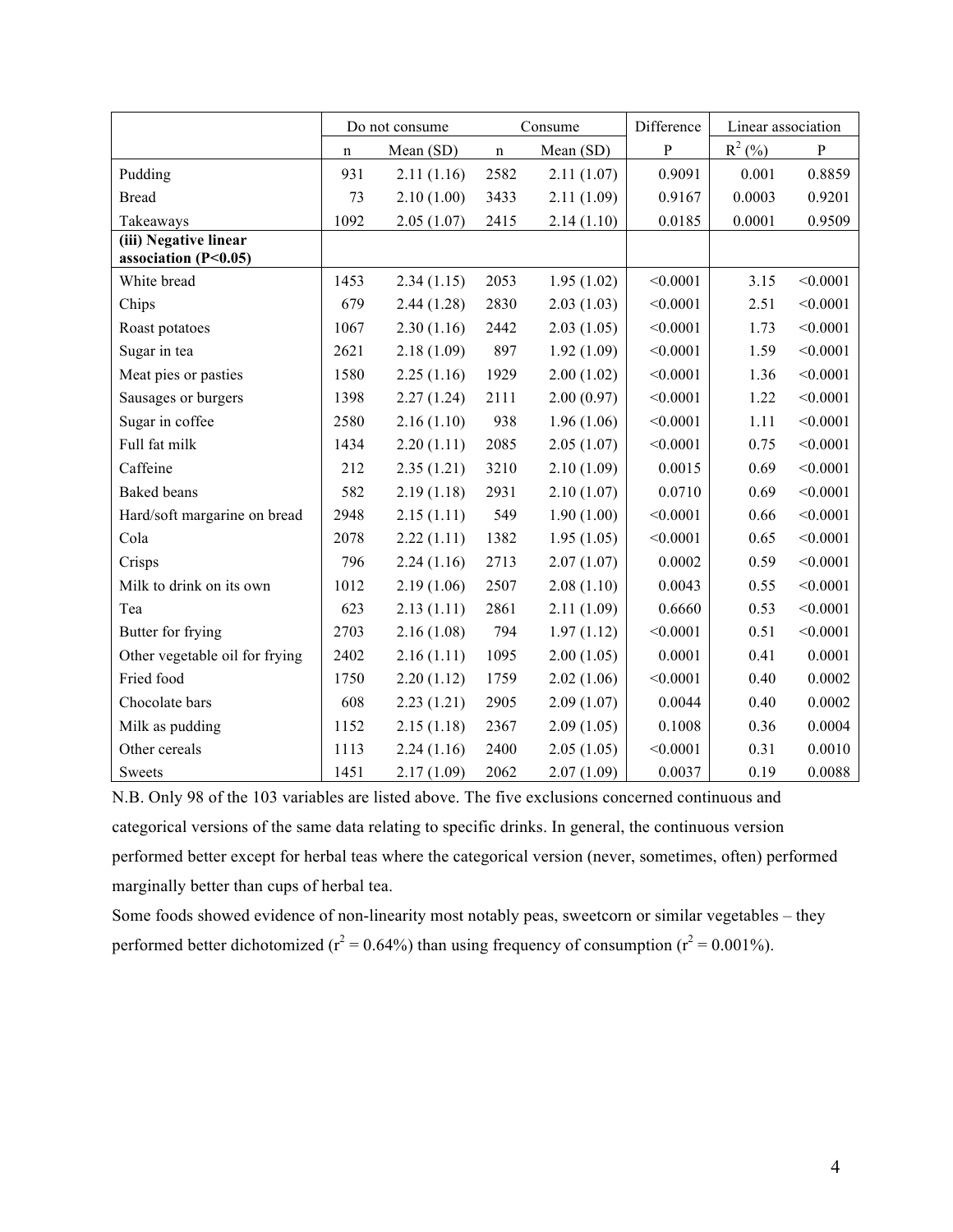Supplemental Material Table S2: Linear regression of ln blood Hg levels for models including only dietary variables with positive associations (Model 1) and both positive and negative associations to total mercury (Model 2) as defined in Table 2 (N=3432)

|                                       | Model 1                 |                | Model 2                         |                |  |
|---------------------------------------|-------------------------|----------------|---------------------------------|----------------|--|
| Dietary variable                      | Positive variables only |                | Positive and negative variables |                |  |
|                                       | B (95% CI)              | n              | B (95% CI)                      |                |  |
| White fish                            | 0.073(0.056, 0.089)     | $2.5x10^{-18}$ | 0.079(0.062, 0.095)             | $2.4x10^{-21}$ |  |
| Oily fish                             | 0.068(0.051, 0.085)     | $1.4x10^{-14}$ | 0.068(0.051, 0.085)             | $1.1x10^{-14}$ |  |
| Alcohol (pre-pregnancy)               | 0.058(0.040, 0.076)     | $2.4x10^{-10}$ | 0.053(0.035, 0.071)             | $5.5x10^{-9}$  |  |
| Sugar in tea                          |                         |                | $-0.054$ $(-0.077, -0.031)$     | $2.7x10^{-6}$  |  |
| White bread <sup>a</sup>              |                         |                | $-0.064$ $(-0.097, -0.032)$     | 0.0001         |  |
| Chips                                 |                         |                | $-0.025$ $(-0.038, -0.012)$     | 0.0002         |  |
| Herbal tea <sup>a</sup>               | 0.075(0.044, 0.106)     | $1.9x10^{-6}$  | 0.057(0.026, 0.087)             | 0.0003         |  |
| Sunflower oil for frying <sup>a</sup> | 0.071(0.039, 0.103)     | $1.3x10^{-5}$  |                                 |                |  |
| Brown/granary bread <sup>a</sup>      | 0.067(0.036, 0.098)     | $2.6x10^{-5}$  |                                 |                |  |
| Fresh fruit                           | 0.008(0.004, 0.013)     | 0.0005         |                                 |                |  |
| Pies or pasties                       |                         |                | $-0.033$ $(-0.052, -0.014)$     | 0.0009         |  |
| Milk on its own b                     |                         |                | $-0.030(-0.048, -0.012)$        | 0.0009         |  |
| Baked beans                           |                         |                | $-0.023$ $(-0.036, -0.009)$     | 0.0011         |  |
| Shellfish                             |                         |                | 0.036(0.008, 0.065)             | 0.0131         |  |
| Health foods <sup>a,c</sup>           | 0.083(0.025, 0.141)     | 0.0050         | 0.067(0.010, 0.125)             | 0.0217         |  |
| $R^2$ (%)                             | 13.58                   |                | 15.77                           |                |  |

a Binary yes/no variables

 $b$  Categorical variable with ordinal estimates of consumption frequency

<sup>c</sup> Separate stepwise analyses of ln Hg levels substituted meat intake for this variable in the final model.